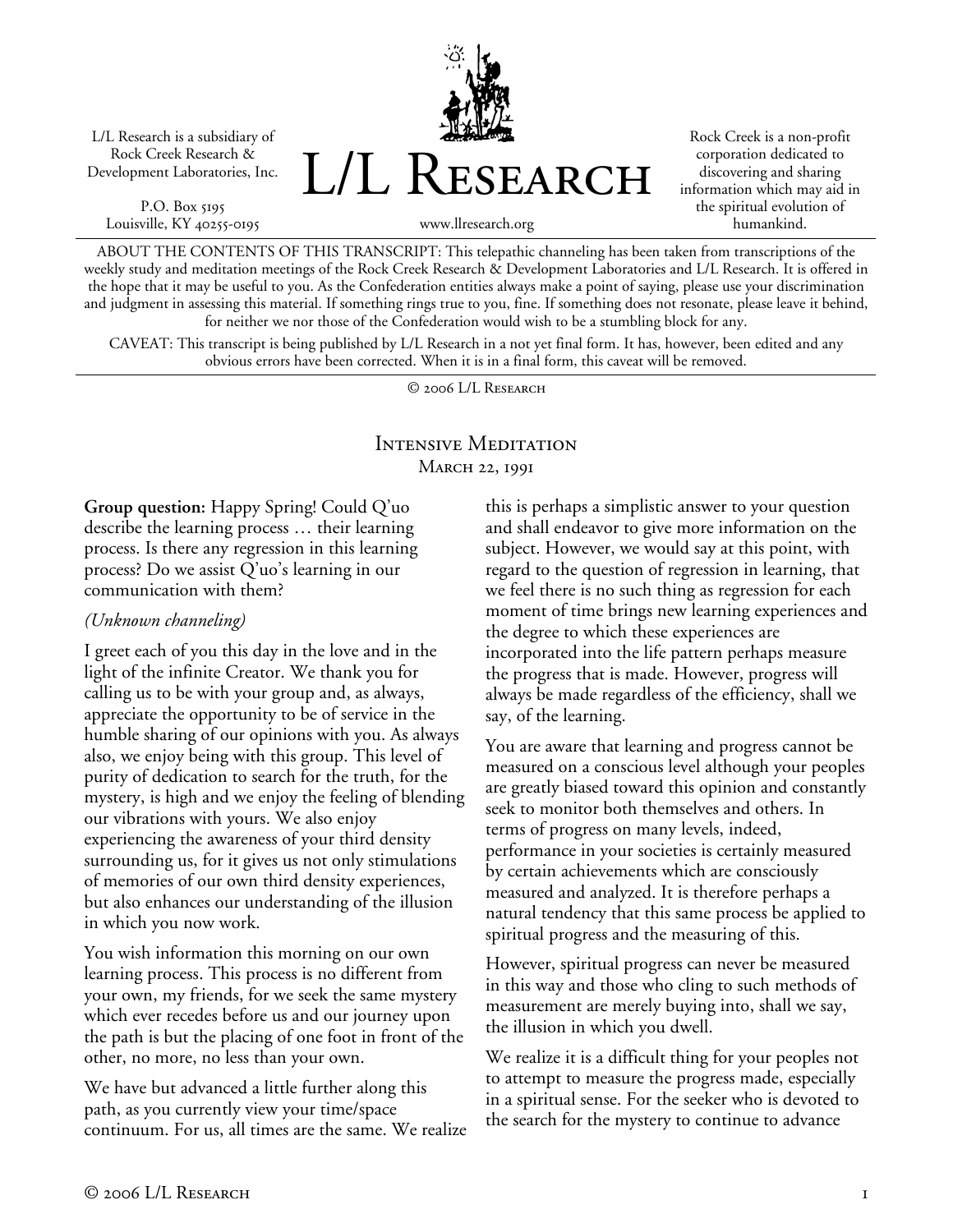along the path, being aware only of the present moment, of the step that is taken now, not of the steps that were taken yesterday or those that may be taken tomorrow, or the mountain that is ahead, or the ravine or other such obstacle, but [focusing] only on the current step, [this] is a very difficult step for many. And yet, is this not the simplest step way, my friends?

You burden yourselves with so many things that are unnecessary to you. You burden yourselves with memories of the past, with anticipations and fears of the future. These do not belong to you in this present moment. We realize the difficulty of laying down these burdens. We would not mean to suggest that it is an easy thing. However, it can be done at any moment and the freedom known to one who has done so is unsurpassed by any thing.

We apologize for being shy of information with regard to our own learning process. Wherefore appearing to be so, however, it really is no different from your own. There are no techniques or pieces of advance knowledge we feel we can impart to you that would be of any help to you in your journey for each seeker will draw to itself those things that are compatible with the self that will aid the self in the learning process. These are unique to each and for one to share indiscriminately with another those things which are found to be helpful may often prove to be harmful to the one with whom they are sharing.

This may be done more beneficially between those who have walked a path together for some way, are familiar with the idiosyncrasies of each, and in these situations indeed the sharing of the learning experiences and of the companionship may be most beneficial and while we walk the same path that you do, we walk in a different location, shall we say, and what we find is helpful to us is simply that: it is helpful to us.

Each of you will find for yourselves that which is helpful to you. We have thanked this group often for the opportunity to work with you and have stated that you do us a great service in requesting our help for our service is our learning and our growth. Thus, by offering us the opportunity to be of service to you, you offer us the greater service that we may receive. For this we once again extend our thanks, our gratitude, and our love.

We feel these words are sufficient for a beginning treatment of this subject and would be happy to answer further questions on this or any other subject at a later time.

At this point, we would transfer to the one known as Jim for the purpose of answering any further questions which may be on the minds of those present. We leave this instrument with thanks, in love and light. We are known to you as those of Q'uo.

# *(Jim channeling)*

I am Q'uo, and greet each of you again in love and light through this instrument. May we ask if there is a query to which we may speak?

## **Carla:** *(Inaudible)*.

I am Q'uo, and am aware of your query, my sister. We feel that we have shared what is the heart of the learning experience, not only for ourselves, but for any entities which yet seek the mystery and the unity of the one Creator and that is the interaction between entities. The opportunities for communication, for misunderstanding, for the wounding, for the healing, and for the transformation of entities in mind, body and spirit through the relationships that develop between entities. These means of learning are those which are most important. Not only to your own peoples, but to ourselves and all others of whom we are aware for the Creator shall learn from Itself. We, of course, as do other entities of those densities beyond your own third-density illusion, partake in individualized means of enhancing or working with this learning process.

Just as you utilize forms of meditation, visualization, prayer, ritual and so forth, so do we partake not only of these kinds of means of working with catalysts, but we also have developed other means which, though useful to us in our way of thinking and modes of perception, have little that may be offered from them to those of your people for there is enough difference in our personalities and our means of exploring our personalities that it would seem either incomprehensible to you, or seem that we were so different or other from you that the qualities that bind us as one and unite us as equal seekers of the one Creator would be overwhelming.

Thus, we do not find it is completely helpful to share in complete detail that which is our refining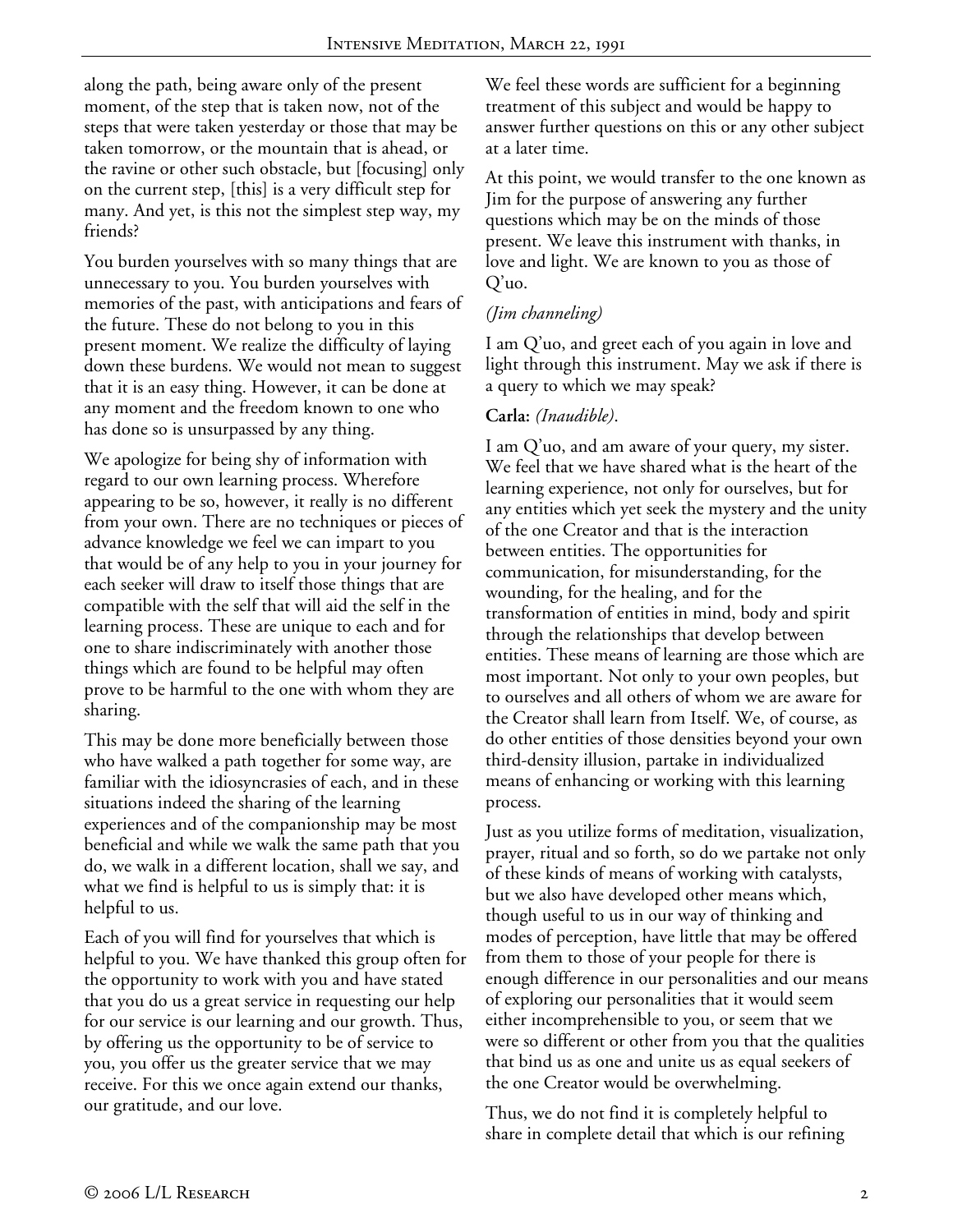process. Rather, we have chosen to emphasize that we share with you the learning that is born of the interaction between portions of the one Creator that seek the identity of self, of each other, and of the one Creator.

Is there a further query, my sister?

**Carla:** Just a very small one that you might be able to answer. For the last two sessions I have been experiencing extreme heat. Can you comment on this?

I am Q'uo, and we aware of your query, my sister. As you have progressed in your process of the vocal channeling, the sensitivities that allow you to be aware of the conditioning vibration and of the narrow band transmission, you also are sensitive to this vibration in a way which affects your body's heating element, shall we say. You experience the light and love that we offer through you and through this contact even when it is being voiced by another instrument as a kind of heating or radiance that expresses itself in an analogous fashion in your physical vehicle and produces that heating of which you speak. This is simply an outgrowth, shall we say, or side effect of this contact and your increasing sensitivity to all stimuli.

Is there another query, my sister?

**Carla:** No, thank you very much.

I am Q'uo, and we thank you, my sister. Is there another query at this time?

**Questioner:** I have sort of a general one. I may have more specific formulations although I know that you can only answer generally. With regard to the situation with my parents and my brother, both that I experienced in greater depth just this weekend, I am beginning to be able to feel greater compassion and acceptance for my parents, where they are. At this point, I'm not able to feel that much for my brother and not feeling it a whole lot for my parents either. I know that this is a long process and there are things I am aware of that will aid that process.

My question is are there any general comments you can make or suggestions that you feel that would be helpful in being able to extend greater compassion and acceptance at this time?

I am Q'uo, and am aware of your query, my sister. We examine your recent memory and that which is your long-term memory regarding these entities that have offered themselves as your parents, as is the custom to describe such entities that bring or provide an entry into this illusion for others that they may learn and seek the One within third density.

We may suggest that insofar as it is possible for you that you take a, shall we say, an inventory of what you are able to remember of your experiences with them, and as you are the observer of these images passing through the mind, look first with that objective of the observer [and] record mentally that which is observed, and then attempt to enter into the experience from the perspective of the ones known as your parents on an individual basis. That is, gather that which you know has formed each entity, become that entity, participate in the experience that you remember as that entity, then feel those feelings that come to you as that entity in each experience.

This is a process which may take as much time and effort as you are willing to invest and which you feel is fruitful to invest and which can give you the beginning approximation of these entities' means of perceiving and of these entities' life pattern as a whole.

Then you may begin to perceive how these entities have chosen to learn various lessons, how these entities have found a difficulty or ease in various expressions in their selfhood and begin to understand and have compassion for that which is the heart of each entity and begin to explore how accessible or inaccessible is the journey that each entity makes from its heart to your heart and to any other heart by becoming these entities insofar as it is possible for you. Then you may begin to experience their reality, shall we say, or illusion, and through this experience have a bridge formed between the hearts of each of you, that you may travel mentally and/or emotionally at those times of your choosing so that this process may become internalized in a fashion that then is offered to the subconscious mind and may through the working with the subconscious mind provide those images to you through either your dreaming process or through meditation that may enhance and enable further compassion from you to them.

This is a means of experiencing the life pattern or flavor, the tone of another which may aid you in your overall understanding of any other entity.